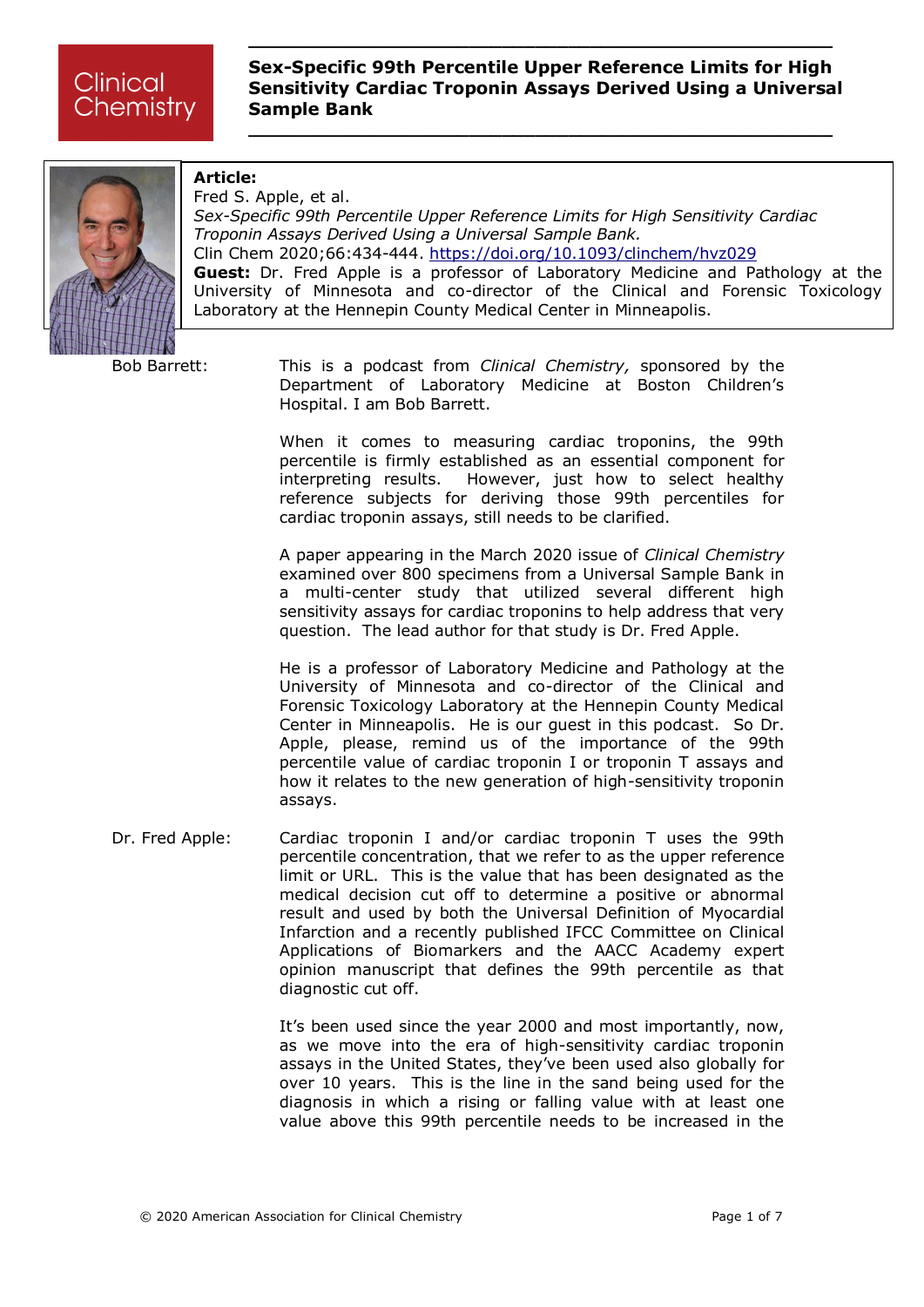**\_\_\_\_\_\_\_\_\_\_\_\_\_\_\_\_\_\_\_\_\_\_\_\_\_\_\_\_\_\_\_\_\_\_\_\_\_\_\_\_\_\_\_\_\_\_\_\_\_\_\_\_\_**

symptom picture of clinical indication for diagnosis of MI or determination of myocardial injury.

**\_\_\_\_\_\_\_\_\_\_\_\_\_\_\_\_\_\_\_\_\_\_\_\_\_\_\_\_\_\_\_\_\_\_\_\_\_\_\_\_\_\_\_\_\_\_\_\_\_\_\_\_\_**

- Bob Barrett: In this paper, you and your colleagues used the so-called Universal Sample Bank as the source of specimens. Tell us a bit about that and why that's unique.
- Dr. Fred Apple: You know, a group of us got together in 2014, quite a ways ago, and we realized that many papers published in the literature, when we read these manuscripts in clinical laboratory medicine and in clinical medicine journals that people use the 99th percentile URL based on different populations. So it's very difficult to compare one assay to another to get any kind of uniformity to understand similarities or differences. So we worked with the AACC, and the AACC kindly funded a study where at the 2015 AACC national meeting in Atlanta, a group of laboratory and medical directors got together in collaboration with the CDC and put together a blood draw room and stations in which we had IRB informed consent institution review board system in place where we took volunteers and anyone participating at the national meeting to come into this room, sign a waiver or informed consent, and donate their blood to be appropriately handled by universal procedures to isolate serum and different types of plasma and freeze those away at minus 70 with a concept that the AACC would sell these "Universal Sample Bank" specimens to any manufacturer that would want to use them to primarily determine what their 99th percentiles are for their new high-sensitivity or contemporary assays.

The importance of this is that, it now has a group of over 400 men and 400 women that are normal that could then be put into practice to compare assays to assays. Our group extended it in the paper we're talking about today, that we were able, at the donation of the AACC to give us the Universal Sample Banks and the kind donation of the multiple manufacturers to provide assays to two core labs, described in the paper, so we could determine 99th percentiles for men and women in apparently healthy population so that we could get a comparative determination across all assays of high-sensitivities in the marketplace and some in research.

- Bob Barrett: How did the results of the study compare with the current evidence-based literature on this topic?
- Dr. Fred Apple: Well, the results of the study were quite, I think, unique for multiple ways. Compared to the evidence-based literature, as I have mentioned, it would be expected that every normal reference population studied by individual manufacturers' assays would have a defined overall cut off for 99th percentile- in males, 99th percentile, in females, 99th percentile. And then if another company that uses their own population in their own region of the country or in the world, they would have another - - their own 99th percentile. But to compare the 99th percentile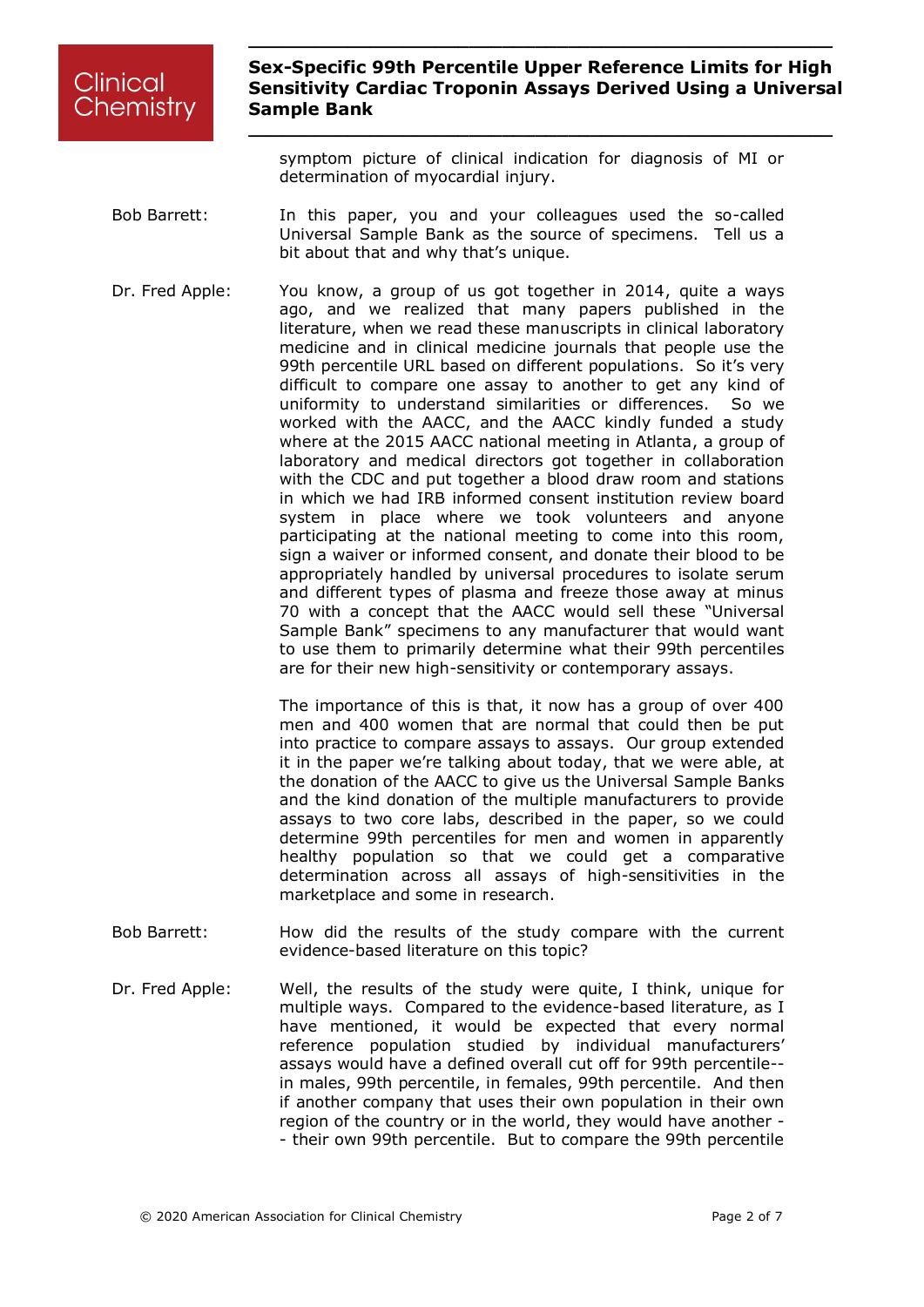**\_\_\_\_\_\_\_\_\_\_\_\_\_\_\_\_\_\_\_\_\_\_\_\_\_\_\_\_\_\_\_\_\_\_\_\_\_\_\_\_\_\_\_\_\_\_\_\_\_\_\_\_\_**

**\_\_\_\_\_\_\_\_\_\_\_\_\_\_\_\_\_\_\_\_\_\_\_\_\_\_\_\_\_\_\_\_\_\_\_\_\_\_\_\_\_\_\_\_\_\_\_\_\_\_\_\_\_**

between assay, A used in let's say, Sweden and assay B determined in Southern California, we do know that the ethnic racial, gender, age differentials for populations in different parts of the world would be different. And that is confirmed that the 99th percentile is determined in this study are going to be different potentially from 99th percentile determined with a different group of apparently normal patients.

So this study was, I would say, quite unique in that we got to compare multiple assays for troponin T and multiple assays for troponin I within the same apparently healthy population of Universal Sample Bank. And the we get to look at those in comparison to what the individual assay population is and we compare and contrast how they differ and how they are similar.

- Bob Barrett: Dr. Apple, tell us what you believe are the most important findings in this study and what are their implications for both clinicians and for the laboratory?
- Dr. Fred Apple: I'd say there were three primary findings that I think were very important for the study. First, we got a better understanding of how to define normality. So our expert group from this Universal Sample Bank, instead of just taking all these normals from a hypothetical, that's a normal baseline to health questionnaire, we also implemented surrogate exclusionary biomarker criteria utilizing a natriuretic peptide to look for underlying myocardial heart failure potential, silent. We looked at hemoglobin A1c underlying diabetes or pre-diabetes, and we looked at estimated glomerular filtration rate and DFR, looking for silent or underlying renal insufficiency. Also, we eliminated patients that were on a known cardiovascular medication like statins. And inherently, most in a large number of reference range studies would not do that extra surrogate biomarker screening to eliminate maybe up to 10% or 15% of apparently healthy normals, especially in the aging population in which they may be silently increased but yet, abnormal. So we pared it down and that hasn't been done in the literature before to really get a clean set of normal. That was one thing that was interesting.

The second thing that I think was important is that we carefully looked at the three most common statistical methods that have been used to define what a 99th percentile value are: the Harrell-Davis method, the nonparametric method, and the robust method. The data shows there are differences for each of those statistical methods.

The third thing we showed clearly based on the Universal Sample Bank is that the assay used will have a great impact on what the 99th percentiles will be for men different than women. This is a very important finding because like most laboratory tests now with high sensitivity that we can measure the predominantly greater than 50% of apparent normal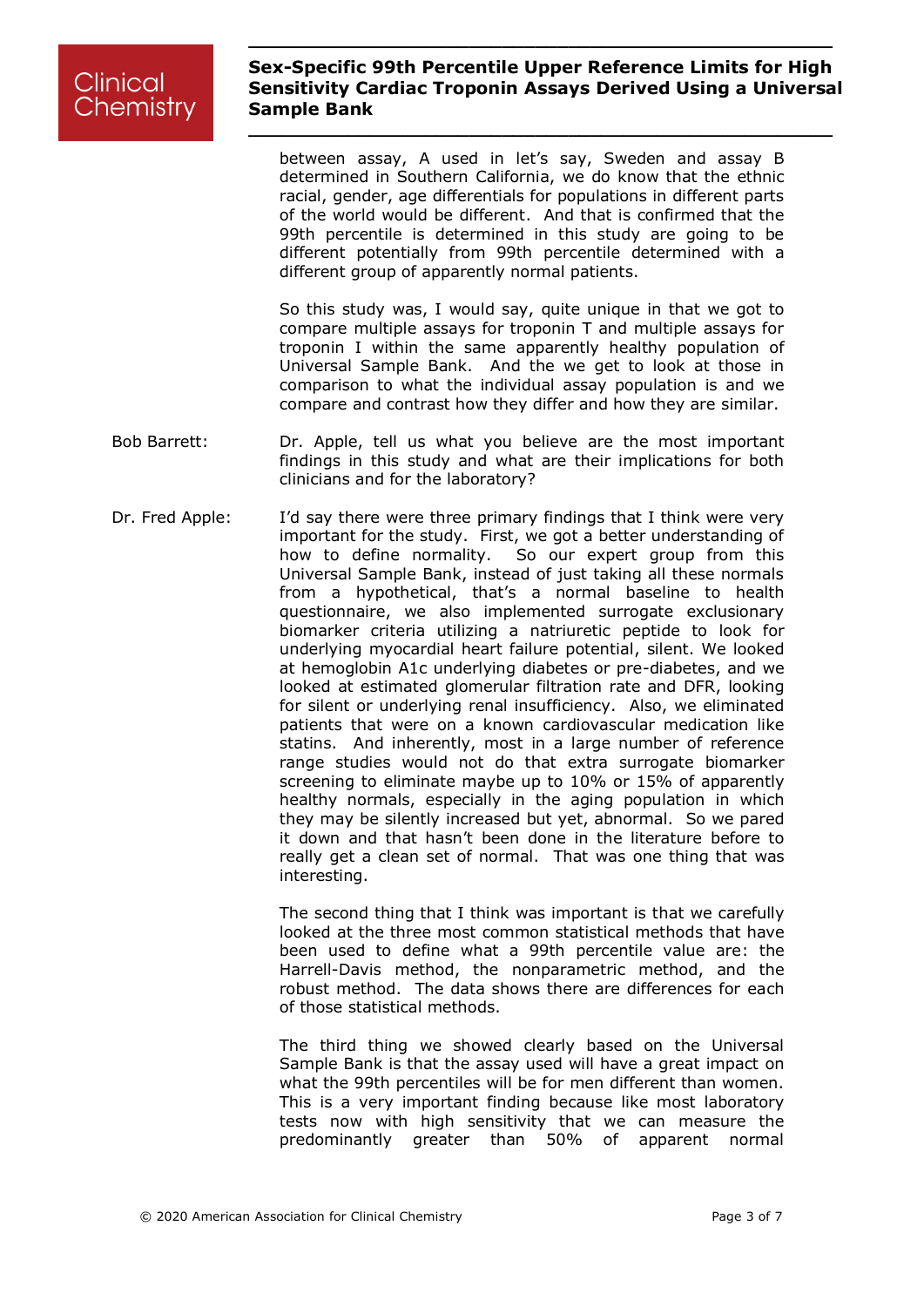**\_\_\_\_\_\_\_\_\_\_\_\_\_\_\_\_\_\_\_\_\_\_\_\_\_\_\_\_\_\_\_\_\_\_\_\_\_\_\_\_\_\_\_\_\_\_\_\_\_\_\_\_\_**

**\_\_\_\_\_\_\_\_\_\_\_\_\_\_\_\_\_\_\_\_\_\_\_\_\_\_\_\_\_\_\_\_\_\_\_\_\_\_\_\_\_\_\_\_\_\_\_\_\_\_\_\_\_**

individuals, we have statistically different male and female 99th percentile cutoffs. So those three things I think are the most important observations from our findings.

- Bob Barrett: Why should laboratory medicine practitioners in clinical practice or in research use the sex-specific 99th percentile upper reference limits and how does a laboratory decide exactly what limits to use?
- Dr. Fred Apple: The question of what laboratorians, what, let's say, cardiologists, emergency medicine physicians, or even those doing research, what they decide to use, whether they use the package insert, whether they use the findings in our study, or using something from the peer-review literature, is very important on predicating what results they will see. So for example, one of the things we showed in our study is, by definition, a high-sensitivity assay is defined on the 10% or less than precision at the 99th percentile. But more importantly, that the critique of having greater than 50% of a normal individual having a measurable rate above the limit of detection of the assay.

What we observed here compared to the literature and where investigators and laboratorians have to keep in mind is that the limit of detection of assay, let's say assay A, could vary between 1.1 and 2.0. So if you're looking to determine if that qualifies as a high-sensitivity assay, where you draw your lines to determine your LOD, even though they both could be published in the peer review literature, will have an impact at how many patients are measured. So what happens here is if someone has to choose what cutoff to use, a package insert for an assay might have cutoff of let's say 10, 20, and 30. But if you look at our paper because we use exclusionary surrogate marker cutoffs, the cutoff might be lower. It might be 5, 10, and 15. So the laboratorians are going to have to take the cutoff from population from a peer review literature or take the cutoffs from let's say our paper which are lower and make a decision. Are they going to they be going to explore, willing to pick up, more positives versus less number of positives at a higher concentration?

So the implications here are defining how many patients have an increased troponin that have an increased myocardial infarction or an increased detection of injury, and then predicate those observations on management and therapy. So it's a fine balance. The important thing here to keep consideration is that the laboratory needs to work with their clinical colleagues in determining what the best set of sexspecific cutoffs for men and women are going to be used. The most highlighted thing that's starting to show up more frequently is, with the sex-specific cutoff for women, they are now growing number of studies that shows you pick up more women with injury and more women with myocardial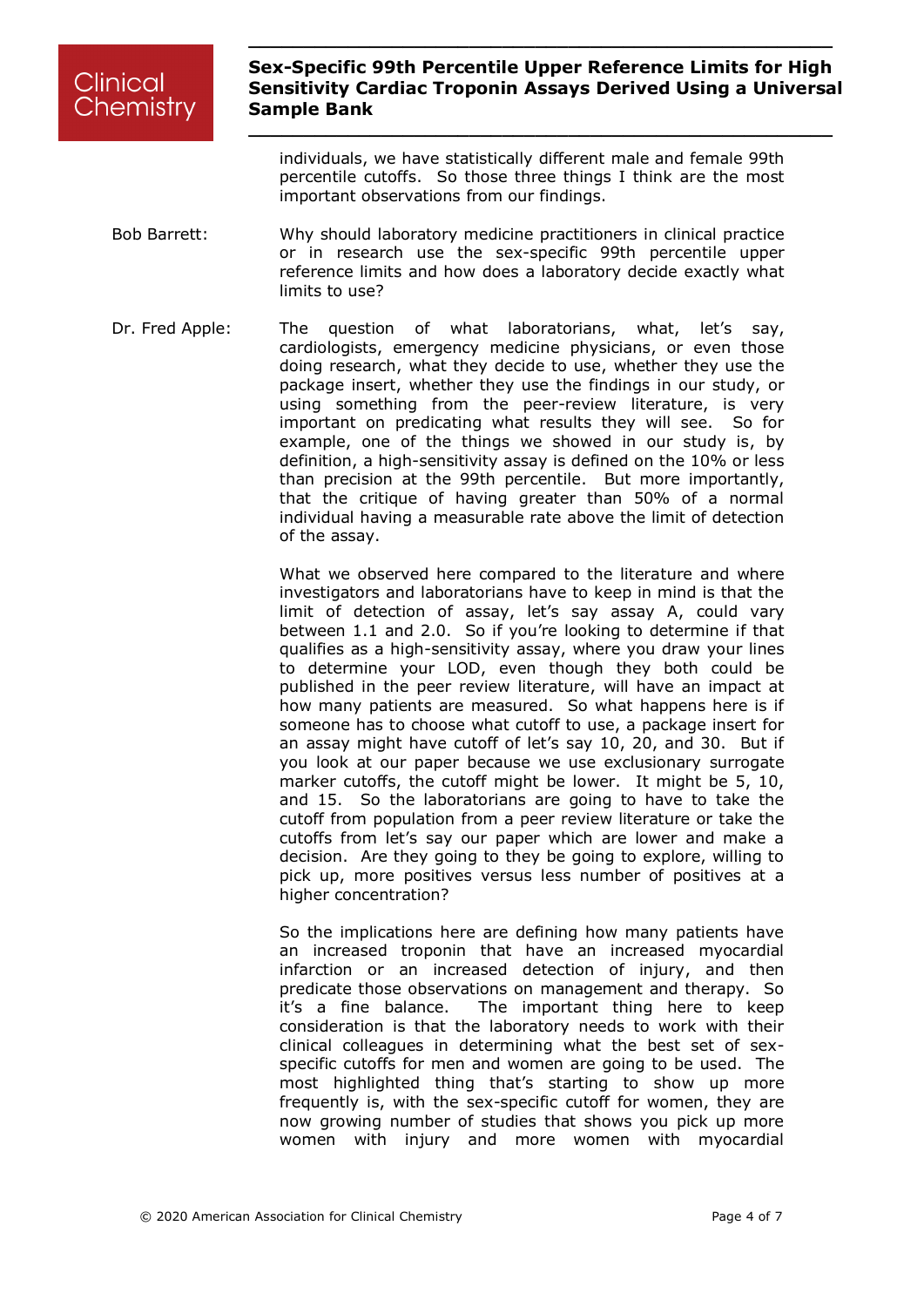**\_\_\_\_\_\_\_\_\_\_\_\_\_\_\_\_\_\_\_\_\_\_\_\_\_\_\_\_\_\_\_\_\_\_\_\_\_\_\_\_\_\_\_\_\_\_\_\_\_\_\_\_\_**

**\_\_\_\_\_\_\_\_\_\_\_\_\_\_\_\_\_\_\_\_\_\_\_\_\_\_\_\_\_\_\_\_\_\_\_\_\_\_\_\_\_\_\_\_\_\_\_\_\_\_\_\_\_**

infarctions. And then we have to decide how those patients will be managed differently compared to using an overall cutoff, which if it's a higher number, you pick up fewer number of women that would be positive.

- Bob Barrett: Cuite a number of individual specimens in this study had concentrations of troponin below the limit of quantitation for each method. Does this suggest that we are in need of even more sensitive methods for measuring the cardiac troponins?
- Dr. Fred Apple: Well, if I were a listener of this podcast, I would refer them to our figure 2 which is a post-exclusion data for 99th percentiles for men and women and overall. And we also on the same schematic, we not only show the 99th percentile but we show what percent of measurable values are above the LOD. So in some of the assays that are determined high sensitivity per the manufacturer and sometimes in the evidence-based literature, some of the measurable values just dip below that 50th percentile. So it could be one of two things. As I mentioned, the LOD used to determine the numbers that are measurable will impact the percent of measurable values.

So for example there are three papers in the literature using let's say one assay's 99th percentile and ability to measure, and two out of the three shows that they measure 80 to 85% of normal. And then let's say another study shows that it only measures 48%. But if they vary the LOD and both have been published correctly anywhere from 1.1 in one study to 1.9, you can see there'd be a difference. However, in the assays that consistently show less than 50% measurable values, I think those are the assays that need to be worked on to improve their analytics so they could measure at lower concentrations, and this typically shows up in women. Women have just by physical standards smaller hearts, and therefore a smaller amount of natural turnover of cardiac troponin I and T, and therefore typically run lower 99th percentiles.

- Bob Barrett: Your paper talks about a continuum of increased risk for adverse events with increasing concentrations of serum troponin. Should laboratories start reporting relative risk rather than a concentration in upper reference limit?
- Dr. Fred Apple: So there's a couple of papers in the literature that have looked at the clinical adverse event risk stratification role of troponin while the concentrations are still within the reference interval below the let's say sex-specific URL. My own group published a paper in *Circulation* as a research letter back in 2019, which showed this very nicely that if you look at a population of patients that comes through the emergency department and go through the serial testing to rule in or rule out a heart attack, that their troponin concentrations never increase above the 99th percentile.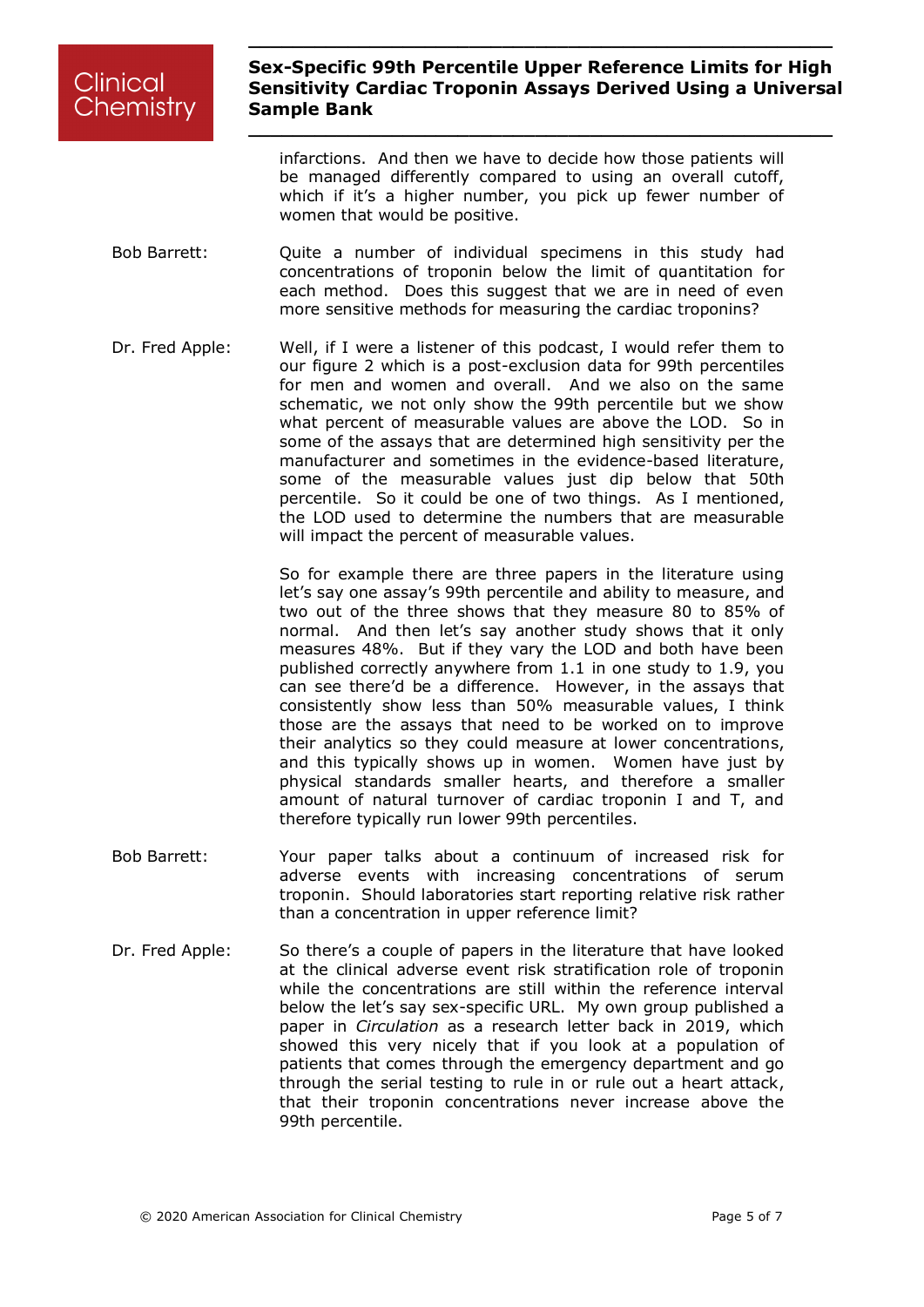**\_\_\_\_\_\_\_\_\_\_\_\_\_\_\_\_\_\_\_\_\_\_\_\_\_\_\_\_\_\_\_\_\_\_\_\_\_\_\_\_\_\_\_\_\_\_\_\_\_\_\_\_\_**

**\_\_\_\_\_\_\_\_\_\_\_\_\_\_\_\_\_\_\_\_\_\_\_\_\_\_\_\_\_\_\_\_\_\_\_\_\_\_\_\_\_\_\_\_\_\_\_\_\_\_\_\_\_**

Therefore by definition, there is no myocardial injury, there is no myocardial infarction. The data shows that even within the reference interval below the 99th percentile upper reference limit, that there is a two to three full gradient of risk of either major adverse of cardiac survival or cardiac event even within that reference interval. And it's similar I'd say, in analogy to what we've observed early on with CRP using high-sensitive CRP. There's clinical information to be gleaned within the reference interval and not necessary for healthy people, but for patients who have normal troponins for being evaluated for maybe other indications. And how this could be clinically reported is going to have to be evolved.

I'm a believer down the road within the next two to three to four years that relative risks will be posted on our electronic health record to say if this female patient came in and we know the upper reference limit is 25 and they come in with a value of 20, this person is going to be at a risk of 2.35 of having an adverse event at 180 days. It could be a major adverse cardiac event or just all cause survival.

So my answer to sum it up is that I think there's going to be more reporting over the future instead of just a positive value, someone rules in or rules out for MI. But I think we're going to start looking at odds ratio or hazard ratios, or risk ratios as the evidence grows and the numbers and larger numbers of patients grow into the thousands to be able to feel comfortable reporting out this risk adverse number.

- Bob Barrett: Well, finally Dr. Apple, were there any other surprising findings from your study and where do you go from here?
- Dr. Fred Apple: I would say that the most interesting observation and finding -and something I learned as we wrote this paper and had it reviewed -- was that we had an expert statistical reviewer pointing out to us that the robust statistical methodology was really not designed to be used to determine 99th percentile. The script that was written by a statistician named Horn that is referenced in the paper, this methodology was really derived to look at the central 95th percentile up to the 97.5th upper reference limit.

So, what we found because of the way the script was written, it defined the robust 99th percentile, we observed a lot of values that we weren't even seeing, able to calculate at 99th percentile because so many of the women's values were low. So what we have observed was that when we went through the literature that many studies have been using the robust method to determine and publish a 99th percentile. And my take-home message discussing it with now statisticians is that it's inappropriate how the current script is being used and you find it online. And the recommendation came across working with one of the Associate Editors of *Clinical Chemistry* that we should